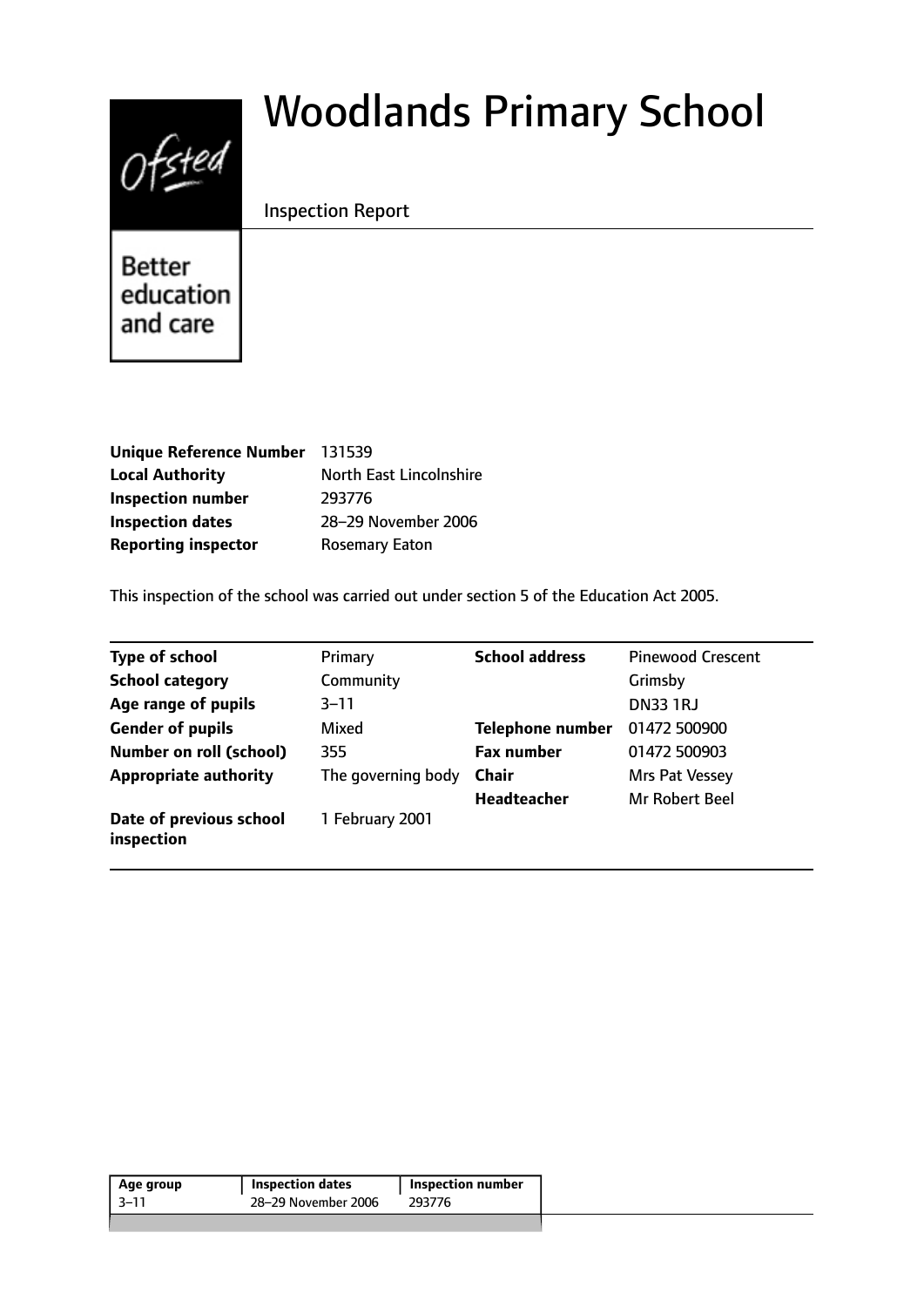© Crown copyright 2006

Website: www.ofsted.gov.uk

This document may be reproduced in whole or in part for non-commercial educational purposes, provided that the information quoted is reproduced without adaptation and the source and date of publication are stated.

Further copies of this report are obtainable from the school. Under the Education Act 2005, the school must provide a copy of this report free of charge to certain categories of people. A charge not exceeding the full cost of reproduction may be made for any other copies supplied.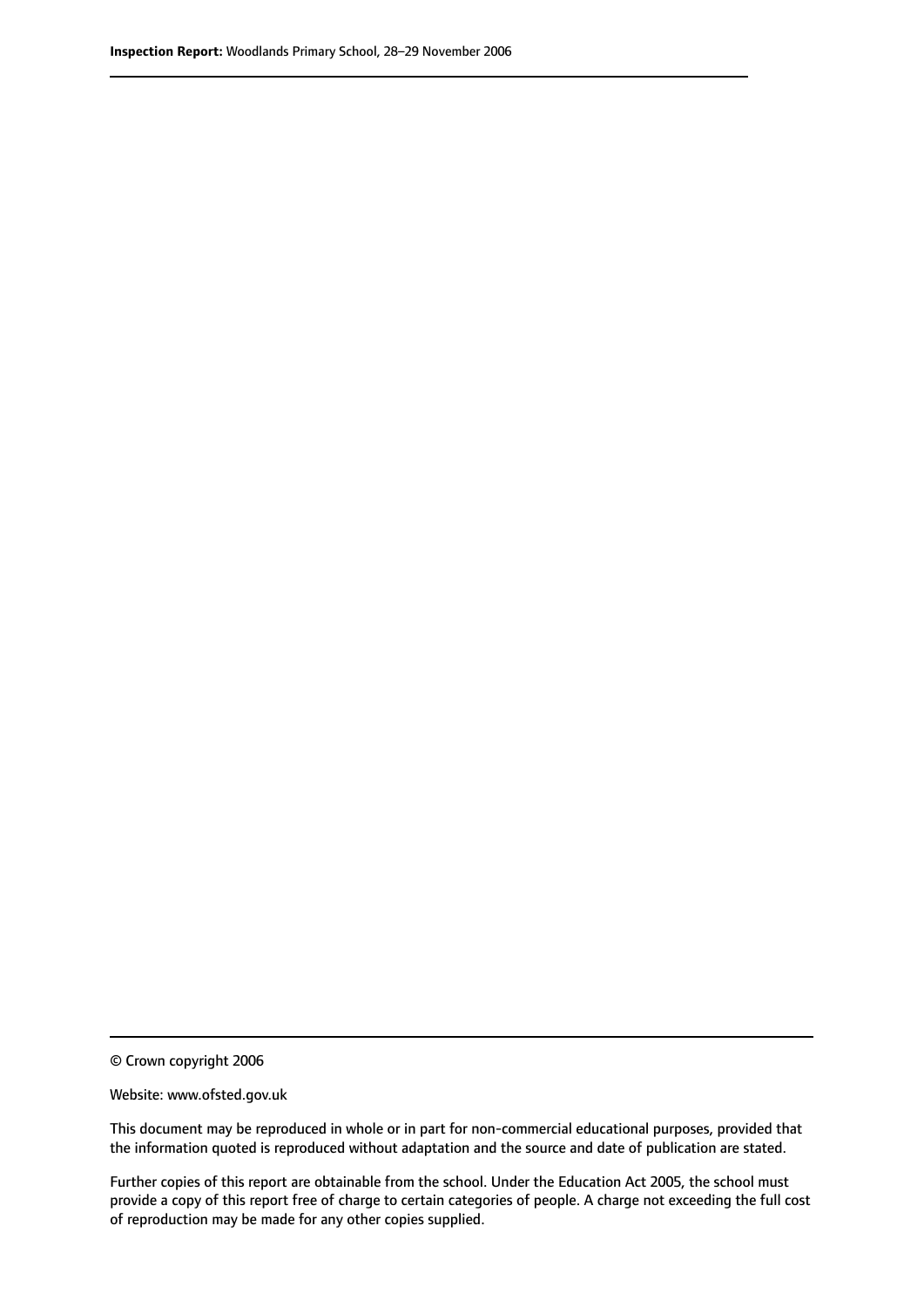# **Introduction**

The inspection was carried out by three Additional Inspectors.

# **Description of the school**

This is a much larger than average primary school. A far greater than average proportion of pupils are eligible for free school meals, reflecting the high levels of social and economic deprivation in the school's locality. Around one third of the pupils have learning difficulties and disabilities, including some with social, emotional and behavioural difficulties. There are very few with statements of special educational need. There are no 'looked after' children or pupils learning English as an additional language. The school is part of a consortium which forms a Full Service Extended School offering, for instance, adult education and after school clubs. A day-care centre is managed by the school, providing pre-nursery child care during the day; morning and evening out of school provision; and child care during school holidays. Woodlands has gained the 'Activemark' award.

### **Key for inspection grades**

| Grade 1 | Outstanding  |
|---------|--------------|
| Grade 2 | Good         |
| Grade 3 | Satisfactory |
| Grade 4 | Inadequate   |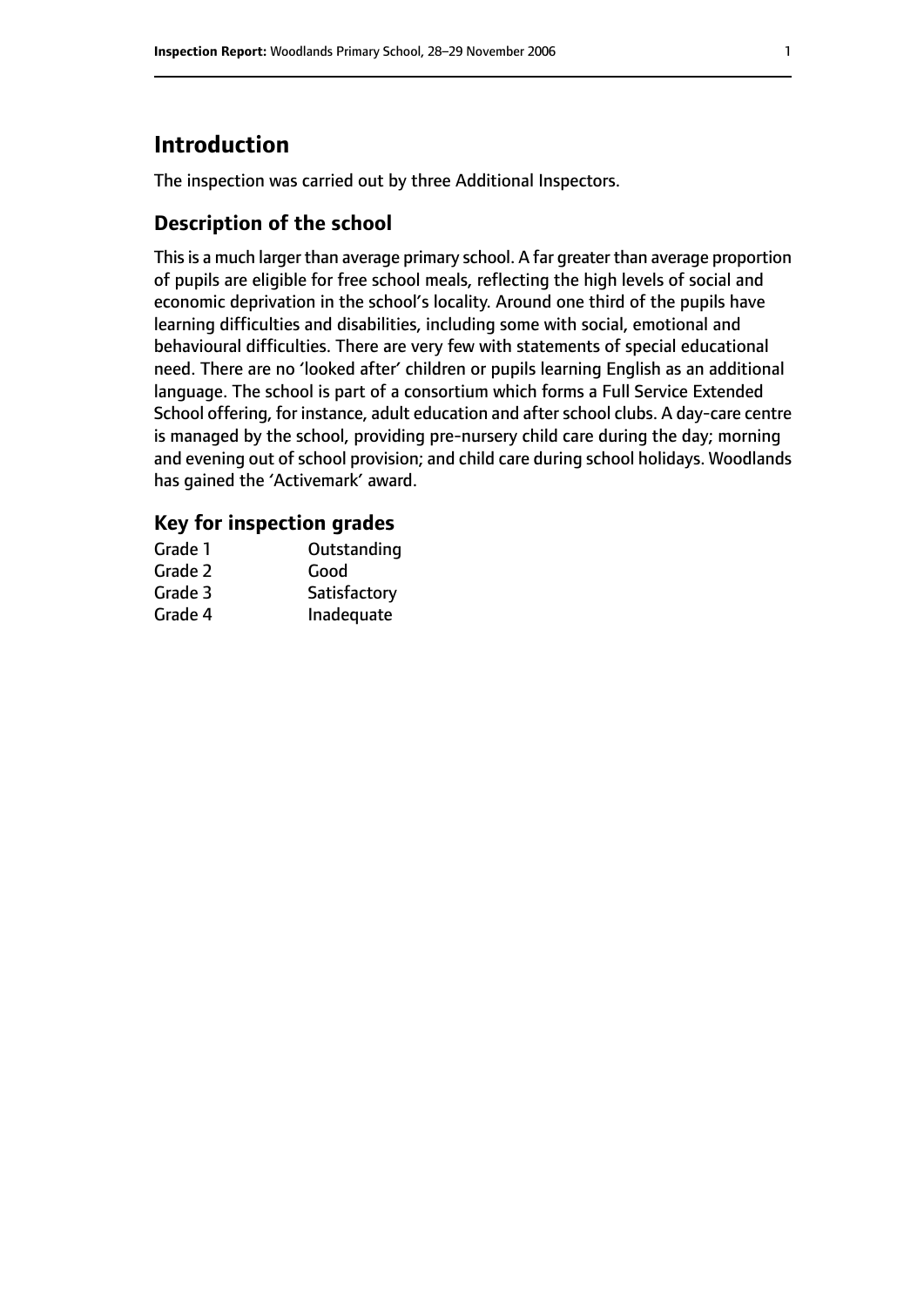# **Overall effectiveness of the school**

#### **Grade: 3**

Woodlands is a satisfactory and improving school, where pupils benefit greatly from the efforts made to boost their self-esteem and encourage them to enjoy learning. Very warm relationships with all the adults in school contribute to pupils' outstanding behaviour. In turn, this means that, as well as being able to get on with their work without interruption, they confidently and safely take part in the very many and varied activities provided out of school hours. Pupils' good attendance and ability to accept responsibility are among the qualities that will stand them in good stead in their future lives. They feel secure in school, appreciating that they are looked after very well. For example, a breakfast club and early morning football coaching offer a healthy start to the day. The work of learning mentors and courses for parents help to demonstrate clearly how much the school values every pupil and their families.

Currently, pupils' academic progress is not quite as well served as their personal development. Standards in English, mathematics and science are below average, though not exceptionally so. Achievement is satisfactory, reflecting the overall quality of teaching but, in a minority of lessons, high attaining pupils do not make fast enough progress. Teachers have plenty of accurate information about what pupils know, understand and can do. They do not always make the best use of this in order to pitch tasks correctly, so every pupil can move forward quickly enough, whatever level they are working at currently. Children start in the Nursery with skills weaker than those typical for their age. They make satisfactory progress but many do not reach the standards expected by the end of Reception.

The headteacher has a clear view of how well the school is performing. In the last year or so, this knowledge has begun to be used to much greater effect. Local authority support has been welcomed and has prompted an increased determination to raise standards. More rigorous management systems are leading to improvements in the quality of teaching and so pupils are beginning to learn more effectively. Their progress is tracked more carefully and action taken quickly when problems are identified. This has led to better results in mathematics, previously the weakest subject. Working in partnership with the deputy headteacher, the headteacher has ensured that all staff share his resolve to keep and build on what the school already does well but also to make sure that pupils' future lives are not disadvantaged by low academic standards. This all contributes to the school's current good capacity for improvement. Parents think very highly of Woodlands and respond enthusiastically to invitations to share in their children's education. As one said, 'The school is not just child friendly, but parent friendly'.

#### **What the school should do to improve further**

- Raise standards in English, mathematics and science.
- Ensure that teachers make full use of assessment information in order to match work closely to each pupil's needs, particularly to provide challenge for the high attainers.
- Improve the quality of teaching so lessons are of a consistently high standard.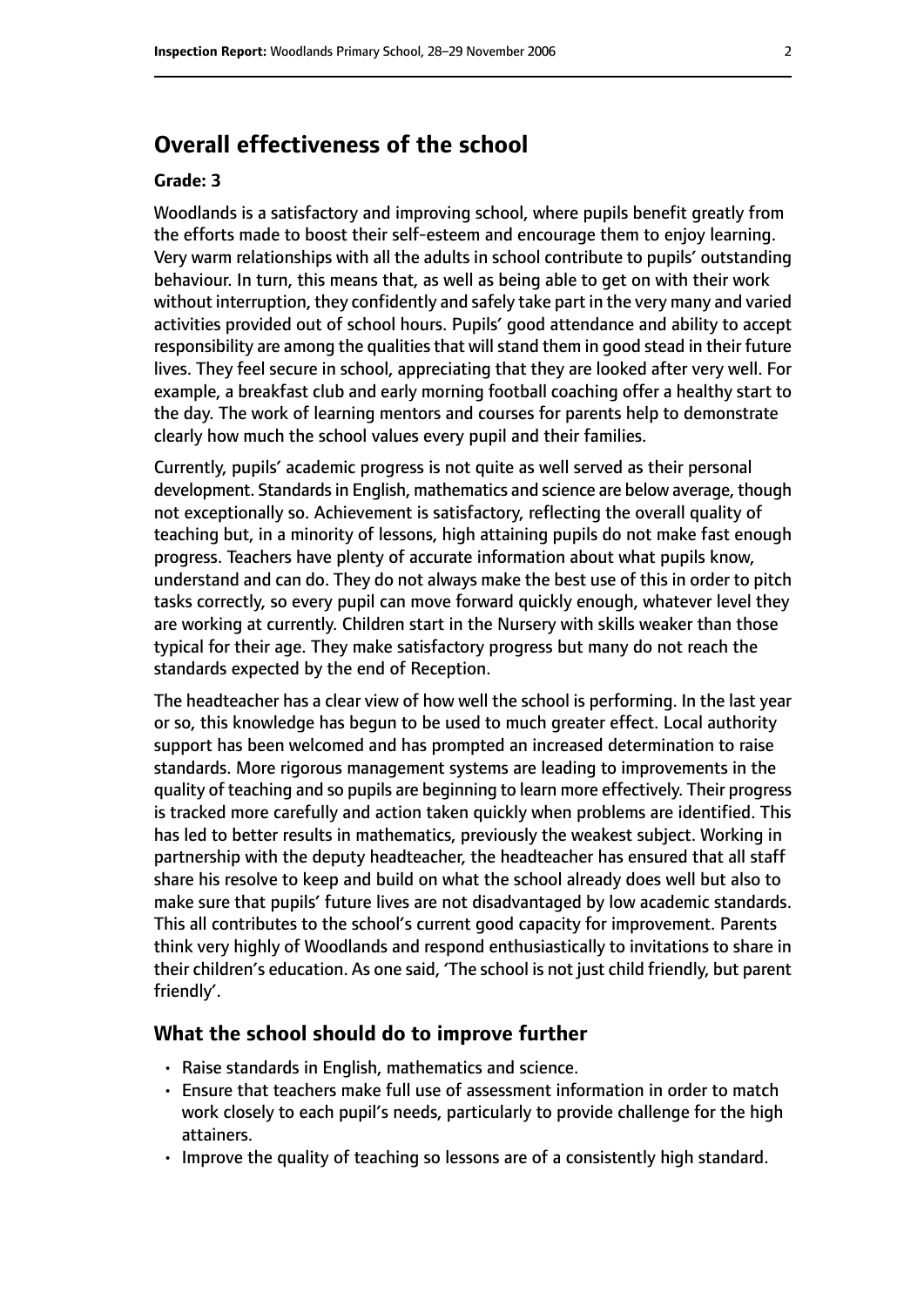# **Achievement and standards**

#### **Grade: 3**

Although standards are a little below average, the pupils' achievement is satisfactory. Results in national tests have fluctuated over the past few years. They have usually been better in Year 2 than in Year 6 and have typically been just below average. The school's results in the national tests for 11-year-olds declined some what in 2006. The school attributes this to disruptions to their progress in Key Stage 2 caused by staffing difficulties. The school took concerted action and the pupils made rapid gains in Year 6, but still did not achieve as well as they should have done. The school's assessments of its current population, including pupils in Year 6, show that the large majority are on course to attain or exceed the levels expected for their age.

Because pupils enter the Nursery year with levels of attainment that are below those typical for their age and many having learning difficulties and disabilities, the school knows it needs to work very hard to enable them to reach high standards. In the Foundation Stage, children make good progress and achieve the standards expected in personal, social and emotional development, because teaching and the curriculum support this area of learning well. Their progress in other aspects of learning is satisfactory but they achieve standards below those expected by the end of the Reception year. Elsewhere in the school, pupils make satisfactory progress overall, the exception being the high attaining pupils who are not always challenged sufficiently by the teaching. Nonetheless,

senior staff are tracking progress more carefully and working with teachers to take firm action if pupils are not moving on as well as predicted. Tracking shows that pupils with learning difficulties and disabilities are making broadly the same progress as other pupils. The relative results of boys and girls vary from year to year, depending on their particular starting points.

# **Personal development and well-being**

#### **Grade: 2**

Pupils are never at a loss for something to do or someone to talk with. For instance, at lunchtime, games are available and staff join in pupils' play. Pupils have a clear understanding of what they must do to ensure a healthy lifestyle and they are very aware of how they can keep themselves safe and free from harm. They know they can approach adults in the school for support and guidance if they have concerns or worries. Behaviour is extremely good at all times. Pupils mirror the staff's care for them in the way they treat each other with affection and consideration. They are confident that the rare instances of bullying are dealt with quickly. A very large majority of pupils regularly take part in school clubs, indicating their eagerness to learn new skills and mix with their friends. The Film Club, organised by the school council, has audiences of around 120. 'Clubs are fun', as one pupil said. There are a number of ways in which pupils are involved in the life of the school, for example, as a member of the school council, as a 'Book Buddy', and by helping those younger than themselves. Skills which will be useful to pupils in the workplace are well developed, for instance, their ability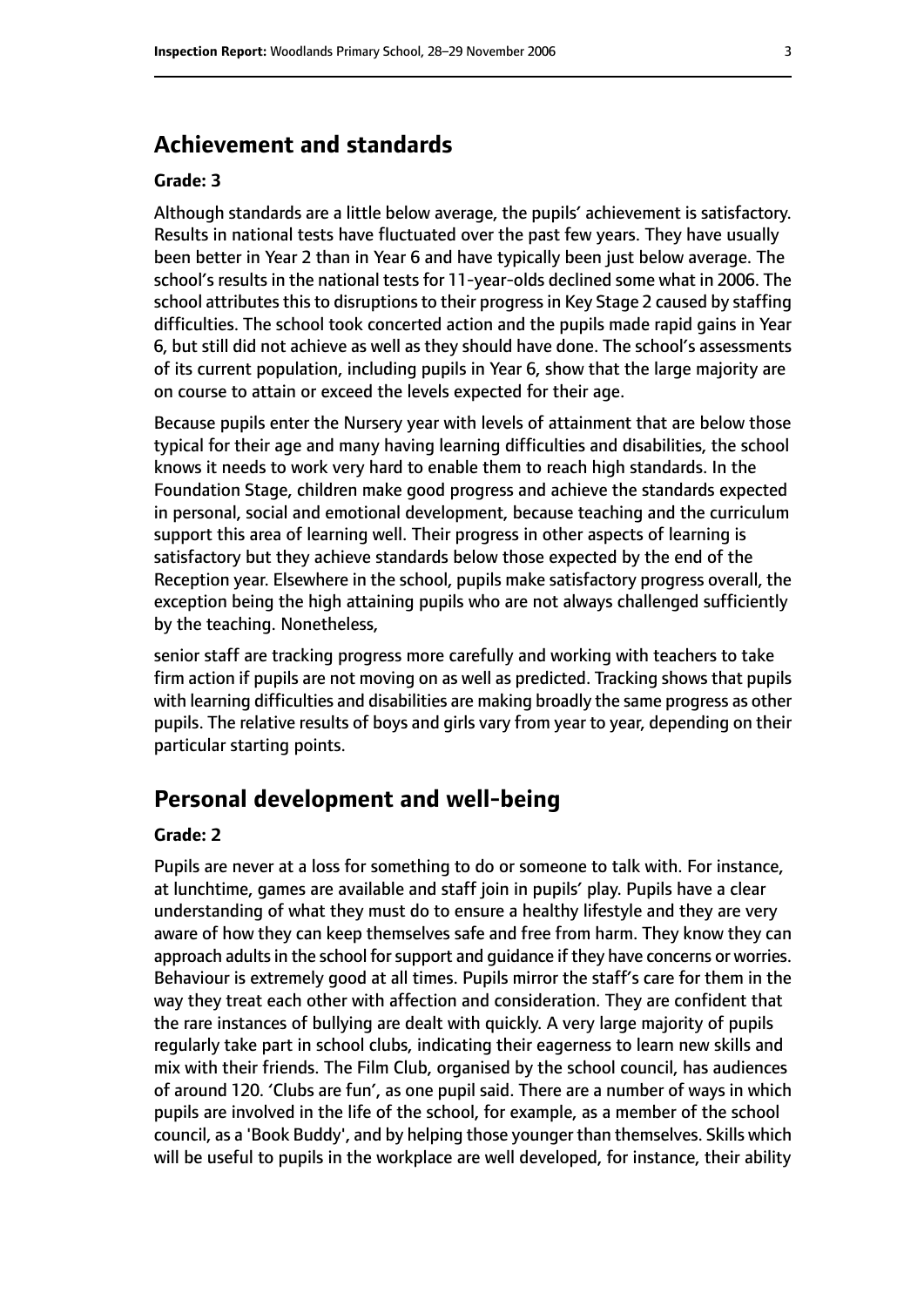to concentrate, be co-operative, and use information technology. Spiritual, moral, social and cultural development is good overall, but pupils are unsure about the diversity of cultures and backgrounds in a modern multi-cultural society.

# **Quality of provision**

#### **Teaching and learning**

#### **Grade: 3**

Teaching is satisfactory overall. A key strength throughout the school is teachers' effective management of pupils' behaviour. This is founded on the very warm and mutually respectful relationships between adults and pupils. Pupils behave so well because they want to please their teachers and they appreciate the need to learn. When necessary, teachers are usually very quick to correct any inclination on the part of pupils to fidget or otherwise be inattentive, so lessons run smoothly and all can enjoy working together.

The teaching of basic skills is accorded suitable importance in all classes and lessons reflect teachers' sound knowledge of suitable teaching methods in English, mathematics and science. Good use is made of ICT and in the most effective lessons, the teachers have adapted their planning to take into account the pupils' learning from the previous lesson. Teaching assistants make strong contributions to pupils' learning, especially by giving extra help to those with learning difficulties and disabilities. Teachers do not always match tasks precisely enough to what pupils of different abilities need to learn next. This has a particular impact on high attaining pupils who mark time when they are repeating steps in learning that they have already mastered. Marking is generally helpful and pupils know the levels they are working at and those they are aiming to reach.

#### **Curriculum and other activities**

#### **Grade: 3**

The curriculum complies with the requirements of the National Curriculum, with a suitable emphasis on promoting skills in literacy and numeracy. Led by the deputy headteacher, teachers are working to 'rejuvenate' the curriculum and provide a more innovate approach. For instance, they are making stronger links between subjects, to help pupils to consolidate their learning by applying it in different contexts. Personal and social skills are very well promoted through the wealth of activities and experiences the school offers. These are very effective in building confidence and self-esteem, especially in the Nursery. Clubs include ballet and skipping and pupils regularly go on visits. Years 5 and 6 pupils, for example, enjoyed seeing a performance designed to promote interest in mathematics. Links with the community, for instance the local football club, make a strong contribution to the very good range of sporting opportunities and so promote pupils' health and personal development well.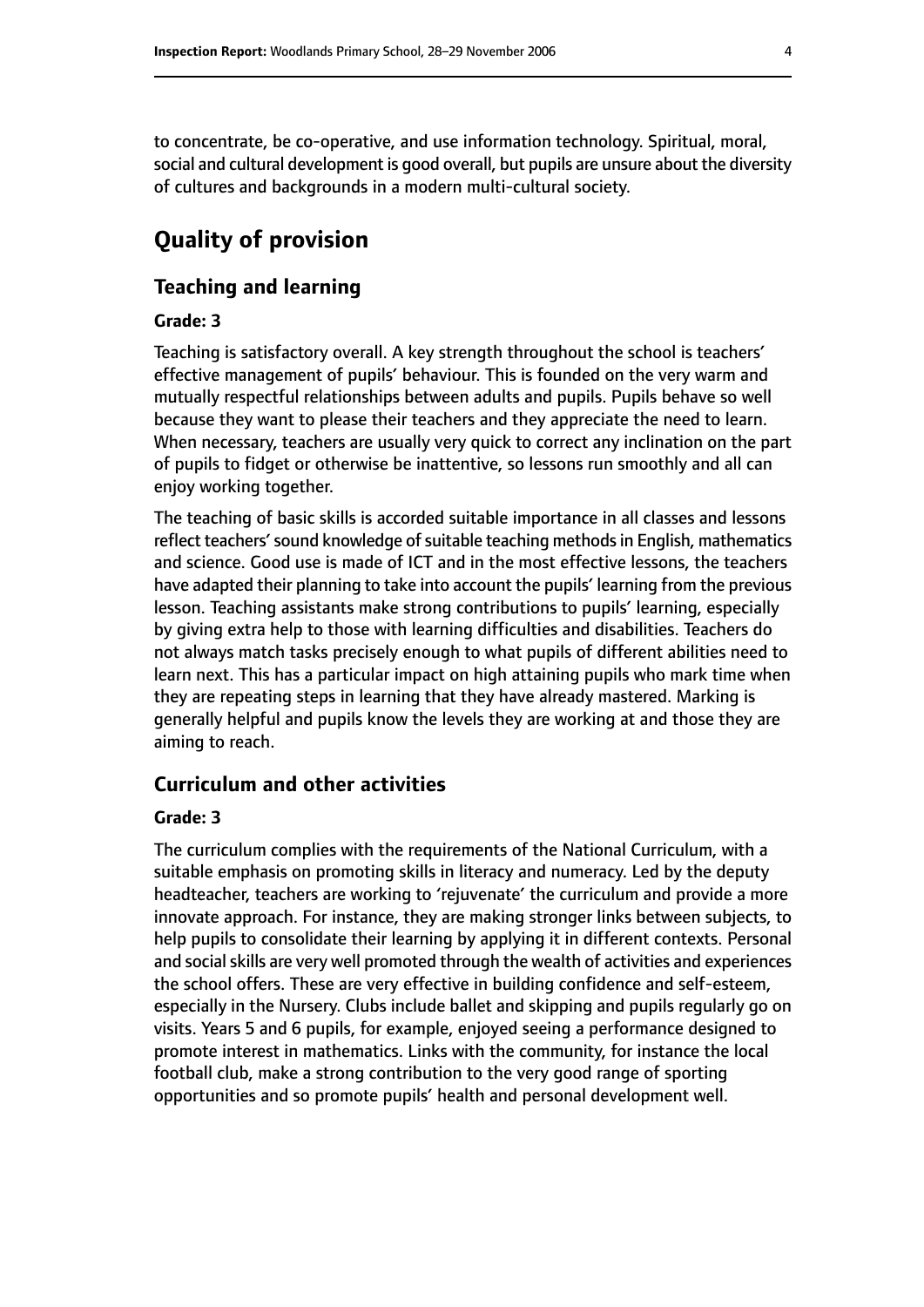#### **Care, guidance and support**

#### **Grade: 2**

The arrangements to keep pupils safe and cater for their emotional and social needs are very good. Child protection procedures are in place and independent audits of health and safety take place regularly. Very good attention is paid to promoting pupils' attendance, with parents left in no doubt as to whether their children are reaching the school's high expectations. Learning mentors are involved in following up any concerns. Their work is hugely important in supporting pupils and their families, for example, by working with the parents of pupils with behavioural difficulties. A wide range of agencies are recruited to enhance the support for pupils with learning difficulties and disabilities. Pupils have long term targets for the levels they are expected to reach and their progress towards these is followed closely by senior staff. Teachers also set literacy and numeracy targets, linked to what individual pupils are learning at that time. These are not used consistently enough and pupils are not given enough responsibility for measuring their own success.

#### **Leadership and management**

#### **Grade: 3**

The leadership and management of the school are satisfactory. Actions taken by senior staff to improve the pupils' achievement are meeting with some success. For example, pupils currently in Year 6 are on course to achieve well and those in other year groups are benefiting from improvements introduced into the quality of teaching. The pace of development is picking up. The school's leaders are not just collecting information about performance, they now analyse data more thoroughly and act decisively in order to bring about improvement. This means that self-evaluation is becoming increasingly effective. The outcomes of lesson observations, for example, help to determine whole school training issues, such as improving the teaching of phonics, and enable individual teachers to receive support when necessary. As a result, the proportion of good teaching is increasing and lessons that are simply satisfactory now have more good features.

Governors are kept well informed and several are very active in their support for the school. Plans are underway to involve more governors in finding out about the school at first hand. The school is very outward-looking and has a great many links with agencies, other schools and the community, all of which enhance its work. Partnerships with parents are especially strong. The school offers them a lot, for instance, courses in healthy eating, and keeps them in close touch with their children's progress and how they can help them to learn.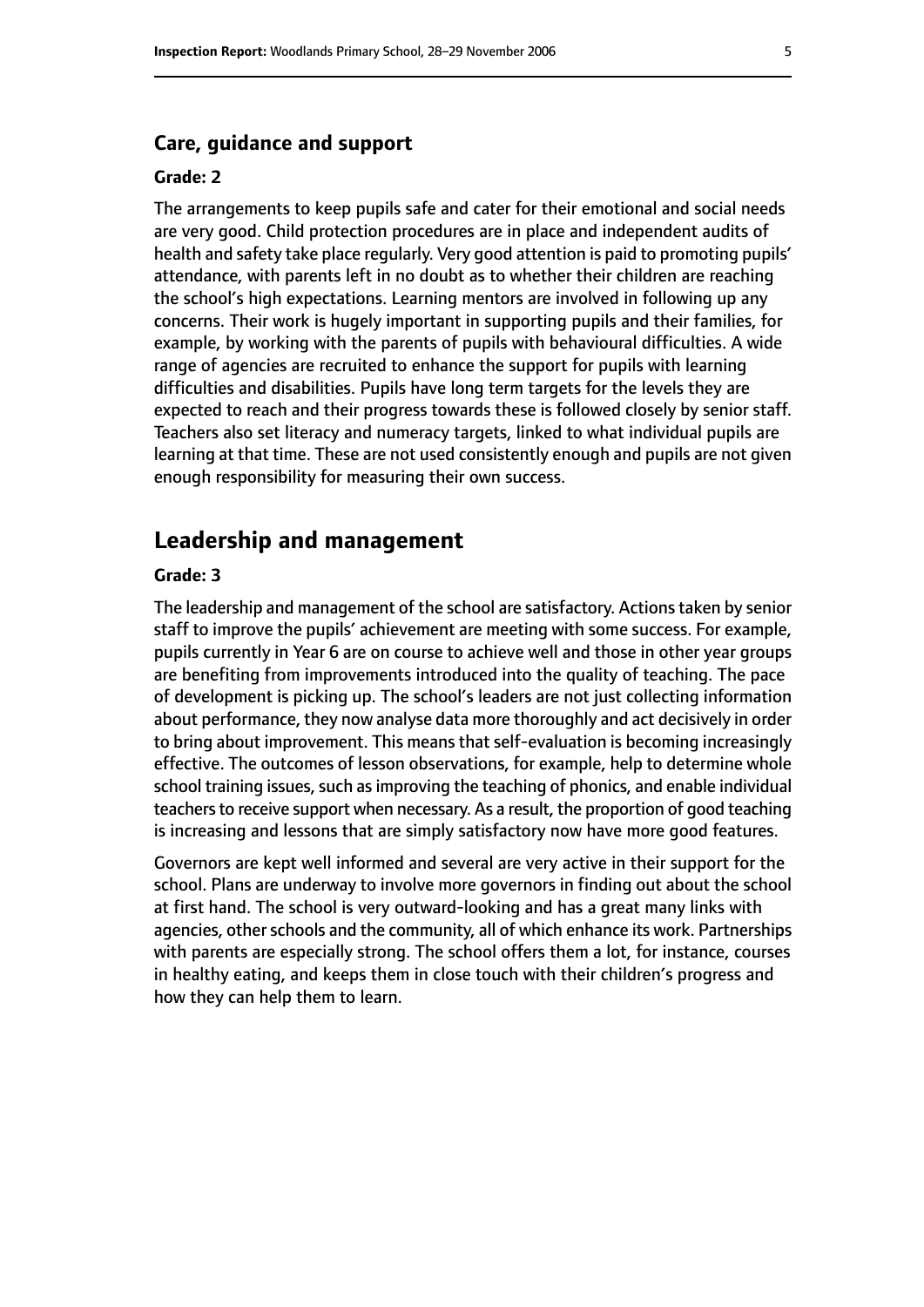**Any complaints about the inspection or the report should be made following the procedures set out inthe guidance 'Complaints about school inspection', whichis available from Ofsted's website: www.ofsted.gov.uk.**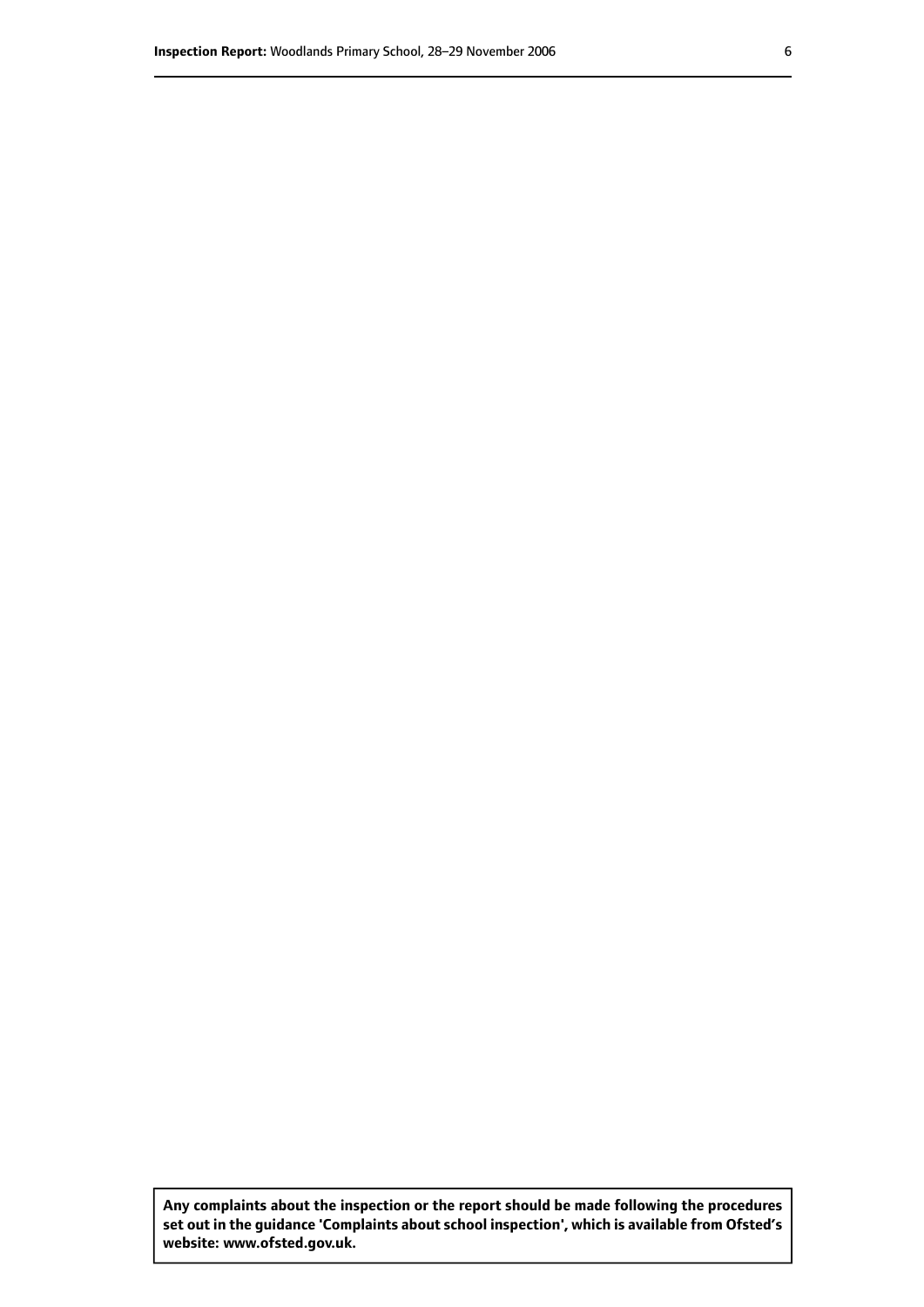# **Inspection judgements**

| Key to judgements: grade 1 is outstanding, grade 2 good, grade 3 satisfactory, and grade 4 | School         |
|--------------------------------------------------------------------------------------------|----------------|
| inadeauate                                                                                 | <b>Overall</b> |

# **Overall effectiveness**

| How effective, efficient and inclusive is the provision of education, integrated<br>care and any extended services in meeting the needs of learners? |     |
|------------------------------------------------------------------------------------------------------------------------------------------------------|-----|
| How well does the school work in partnership with others to promote learners'<br>well-being?                                                         |     |
| The quality and standards in the Foundation Stage                                                                                                    |     |
| The effectiveness of the school's self-evaluation                                                                                                    |     |
| The capacity to make any necessary improvements                                                                                                      |     |
| Effective steps have been taken to promote improvement since the last<br>inspection                                                                  | Yes |

## **Achievement and standards**

| How well do learners achieve?                                                                               |  |
|-------------------------------------------------------------------------------------------------------------|--|
| The standards <sup>1</sup> reached by learners                                                              |  |
| How well learners make progress, taking account of any significant variations between<br>groups of learners |  |
| How well learners with learning difficulties and disabilities make progress                                 |  |

# **Personal development and well-being**

| How good is the overall personal development and well-being of the<br>learners?                                  |  |
|------------------------------------------------------------------------------------------------------------------|--|
| The extent of learners' spiritual, moral, social and cultural development                                        |  |
| The behaviour of learners                                                                                        |  |
| The attendance of learners                                                                                       |  |
| How well learners enjoy their education                                                                          |  |
| The extent to which learners adopt safe practices                                                                |  |
| The extent to which learners adopt healthy lifestyles                                                            |  |
| The extent to which learners make a positive contribution to the community                                       |  |
| How well learners develop workplace and other skills that will contribute to<br>their future economic well-being |  |

# **The quality of provision**

| How effective are teaching and learning in meeting the full range of the<br>learners' needs?          |  |
|-------------------------------------------------------------------------------------------------------|--|
| How well do the curriculum and other activities meet the range of needs<br>and interests of learners? |  |
| How well are learners cared for, guided and supported?                                                |  |

 $^1$  Grade 1 - Exceptionally and consistently high; Grade 2 - Generally above average with none significantly below average; Grade 3 - Broadly average to below average; Grade 4 - Exceptionally low.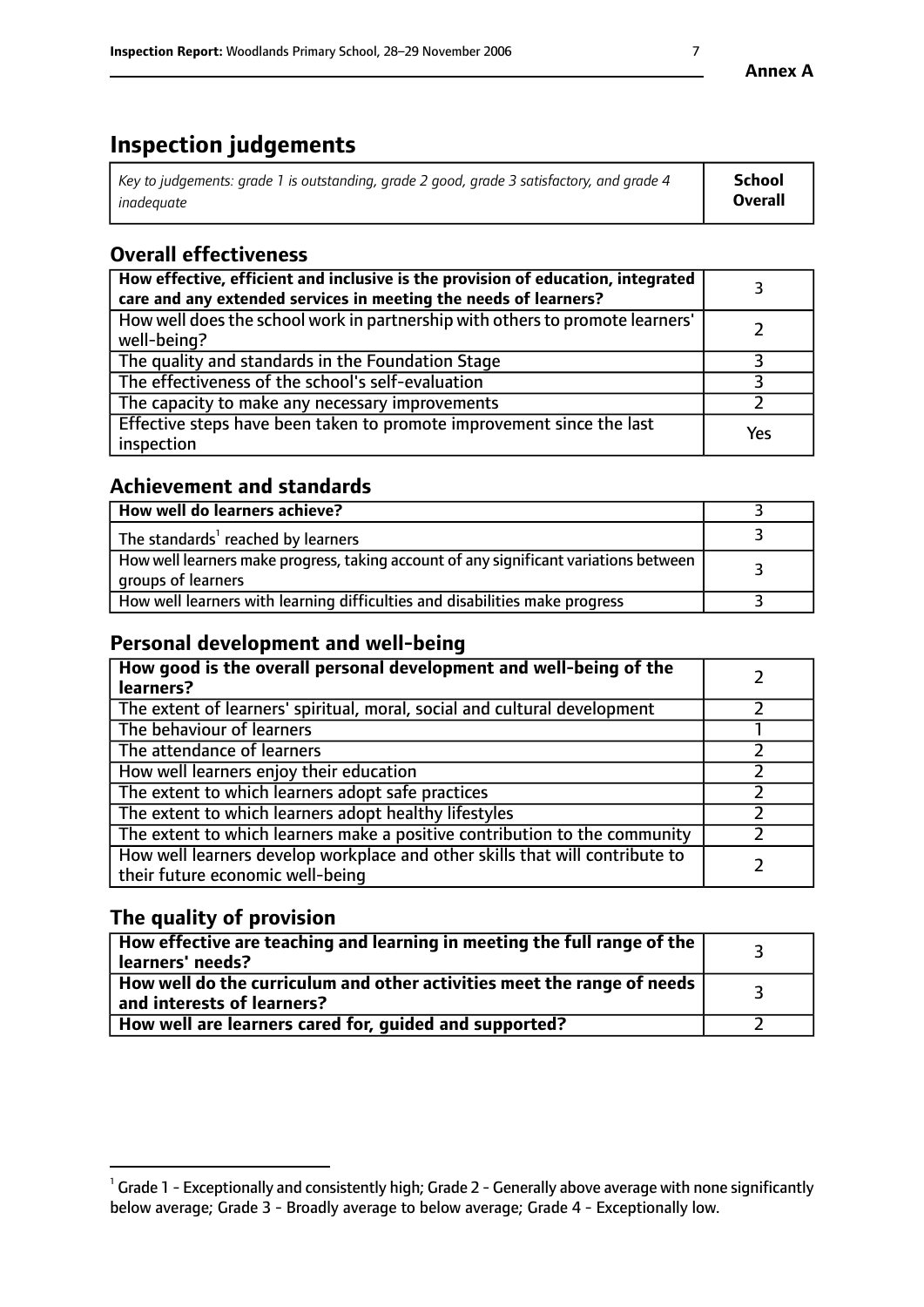# **Leadership and management**

| How effective are leadership and management in raising achievement<br>and supporting all learners?                                              |           |
|-------------------------------------------------------------------------------------------------------------------------------------------------|-----------|
| How effectively leaders and managers at all levels set clear direction leading<br>to improvement and promote high quality of care and education |           |
| How effectively performance is monitored, evaluated and improved to meet<br>challenging targets                                                 | 3         |
| How well equality of opportunity is promoted and discrimination tackled so<br>that all learners achieve as well as they can                     |           |
| How effectively and efficiently resources, including staff, are deployed to<br>achieve value for money                                          | 3         |
| The extent to which governors and other supervisory boards discharge their<br>responsibilities                                                  | 3         |
| Do procedures for safequarding learners meet current government<br>requirements?                                                                | Yes       |
| Does this school require special measures?                                                                                                      | No        |
| Does this school require a notice to improve?                                                                                                   | <b>No</b> |